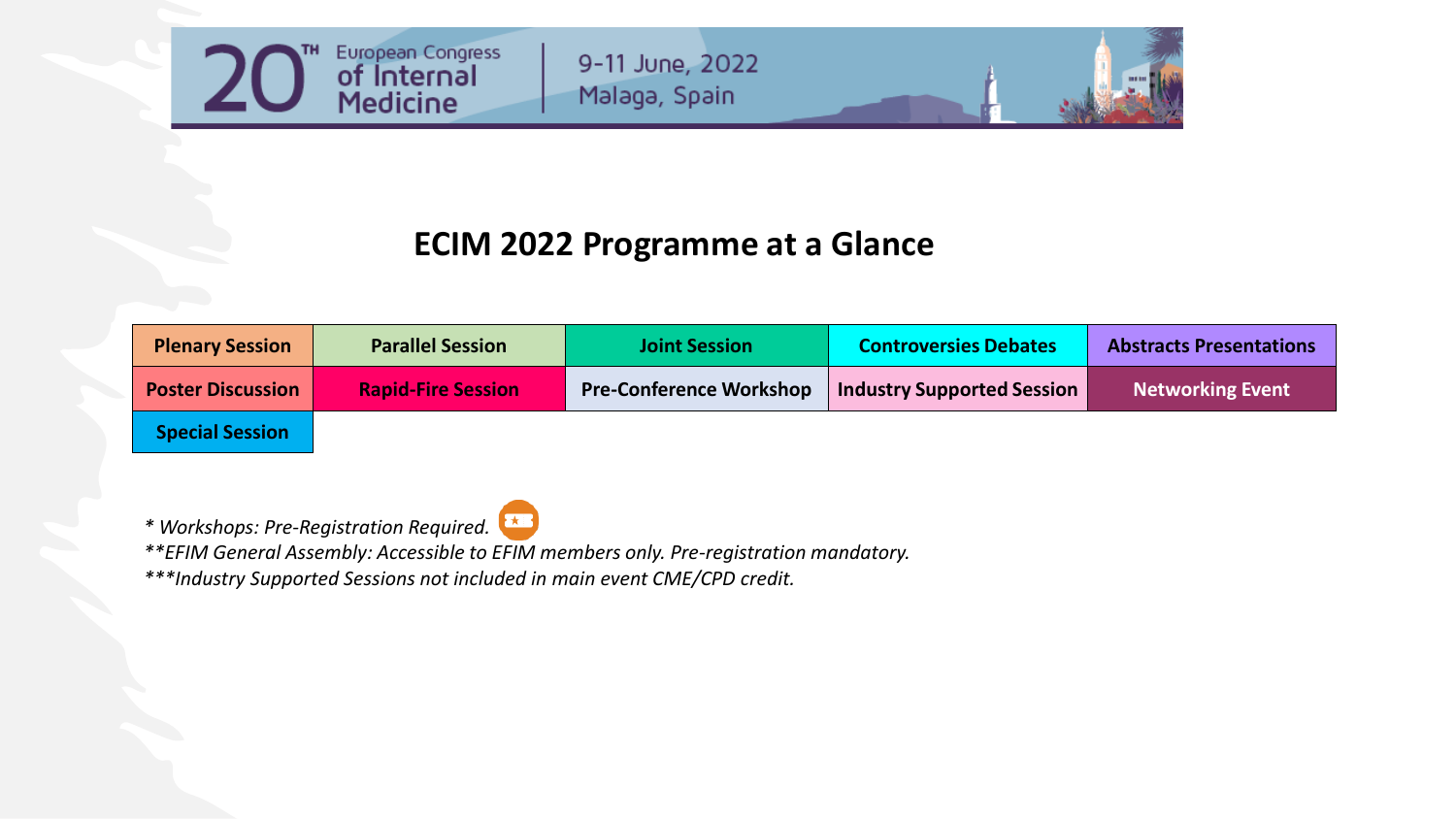

| Pre-Conference Workshops - Thursday, 09 June |                                                    |                                                    |                                             |                                                                          |                                                                                                                             |
|----------------------------------------------|----------------------------------------------------|----------------------------------------------------|---------------------------------------------|--------------------------------------------------------------------------|-----------------------------------------------------------------------------------------------------------------------------|
|                                              | Conference Room 2.1                                | Multipurpose Room 1                                | Multipurpose Room 2                         | Conference Room 2.2                                                      | Multipurpose Room 3                                                                                                         |
| $ 09:00 - 10:00 $                            |                                                    |                                                    |                                             | 09:00-12:00<br><b>Workshop 04:</b>                                       | 09:30-11:00<br>Workshop 06: US 1 - ABC of Lung<br><b>Ultrasound</b><br>$\mathbf{r}$                                         |
| $ 10:00 - 11:00 $                            | <b>Workshop 01:</b><br>How to Write and Publish an | <b>Workshop 02:</b><br><b>Improving Quality of</b> | <b>Workshop 03:</b><br><b>Early Careers</b> | <b>OMTF Course for Obesity</b><br><b>Treatment</b>                       | 11:00-13:00<br>Workshop 06: US 2 - Basic<br><b>Focused Cardiac Ultrasound</b>                                               |
| $ 11:00-12:00 $<br>$ 12:00-14:00 $           | <b>Article</b><br>$\star$                          | <b>Care and Patient Safety</b><br>in Healthcare    | <b>RE</b>                                   | 12:00-14:00<br><b>Workshop 05:</b><br><b>Choosing Wisely</b><br><b>X</b> | 13:15-14:15<br>Workshop 06: US 3 - How to<br><b>Use Handheld Devices and</b><br>Which One Could Be The Best<br>For Me<br>大家 |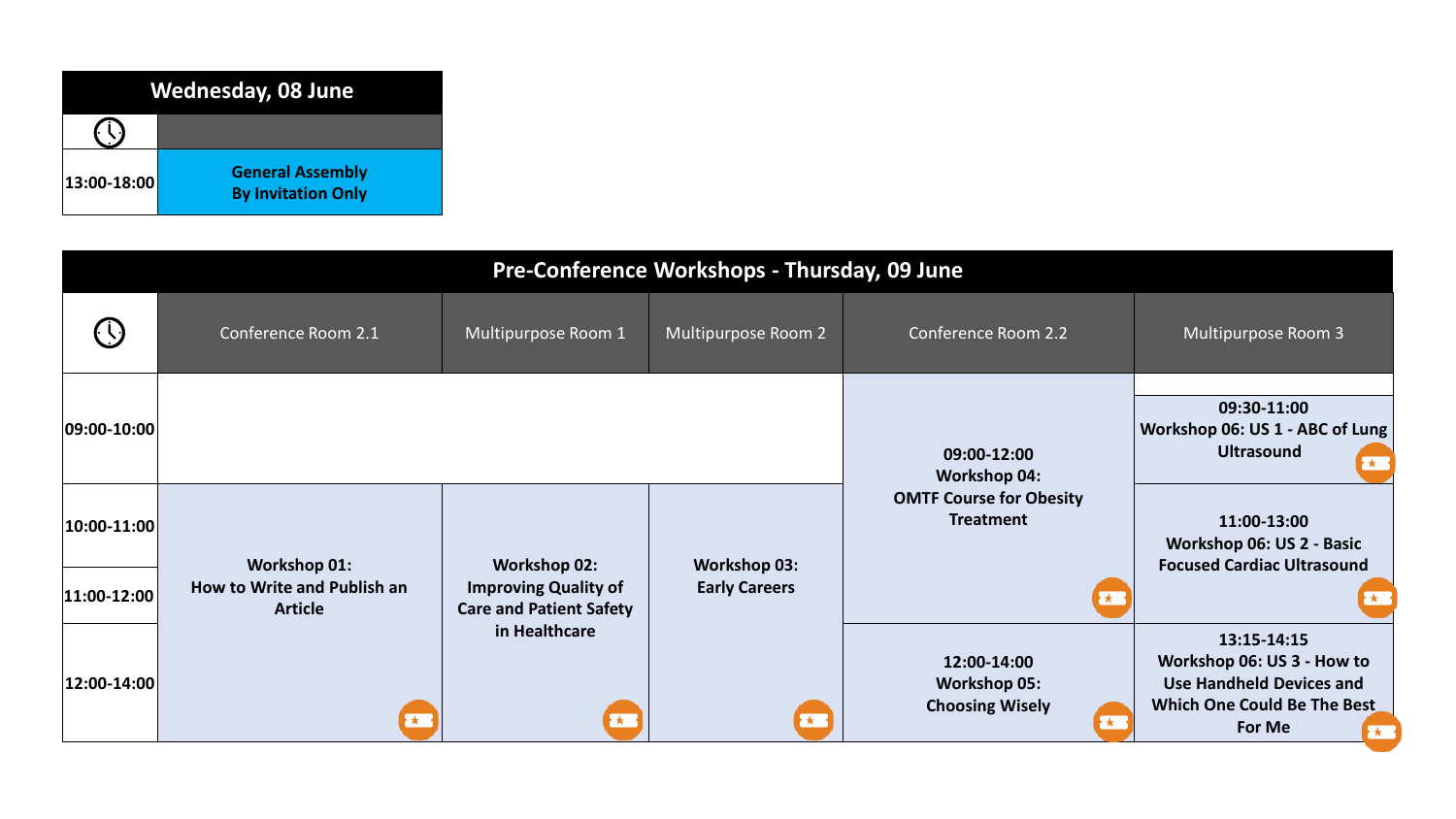| Thursday, 09 June |                                                                                                                                            |                                                                                                         |                                                         |                                               |                                               |
|-------------------|--------------------------------------------------------------------------------------------------------------------------------------------|---------------------------------------------------------------------------------------------------------|---------------------------------------------------------|-----------------------------------------------|-----------------------------------------------|
|                   | Auditorium 1                                                                                                                               | Conference Room 2.1                                                                                     | Conference Room 2.2                                     | Multipurpose Room 1                           | <b>E-Poster Stations</b>                      |
| 14:00-15:00       | <b>Parallel Session:</b><br><b>Cardiovascular</b>                                                                                          | <b>Parallel session:</b><br><b>Nosocomial</b><br><b>Infections in Internal</b><br><b>Medicine Wards</b> | <b>Parallel Session:</b><br><b>Respiratory Medicine</b> |                                               |                                               |
| 15:05-16:05       | <b>Joint Session EFIM-American</b><br><b>College of Physicians:</b><br><b>The Evolution and Application</b><br>of<br><b>Digital Health</b> | <b>Parallel Session:</b><br><b>Updates in Internal</b><br><b>Medicine</b>                               | <b>Parallel Session:</b><br><b>Rare Diseases</b>        | <b>Parallel Session:</b><br><b>Geriatrics</b> |                                               |
| 16:10-16:55       |                                                                                                                                            |                                                                                                         |                                                         |                                               | <b>E-Poster Discussion</b><br><b>Sessions</b> |
| 16:55-17:00       | <b>Short Break</b>                                                                                                                         |                                                                                                         |                                                         |                                               |                                               |
| 17:00-17:45       | <b>ECIM 2022 - Opening</b><br><b>Ceremony</b>                                                                                              |                                                                                                         |                                                         |                                               |                                               |
| 17:45-18:00       | <b>ECIM Honorary Lifetime</b><br><b>Achievement Award</b>                                                                                  |                                                                                                         |                                                         |                                               |                                               |
| 18:15-19:00       | <b>Opening Plenary Session</b>                                                                                                             |                                                                                                         |                                                         |                                               |                                               |
| 19:00-20:00       | The 20th Anniversary Welcome Reception - Exhibition Area                                                                                   |                                                                                                         |                                                         |                                               |                                               |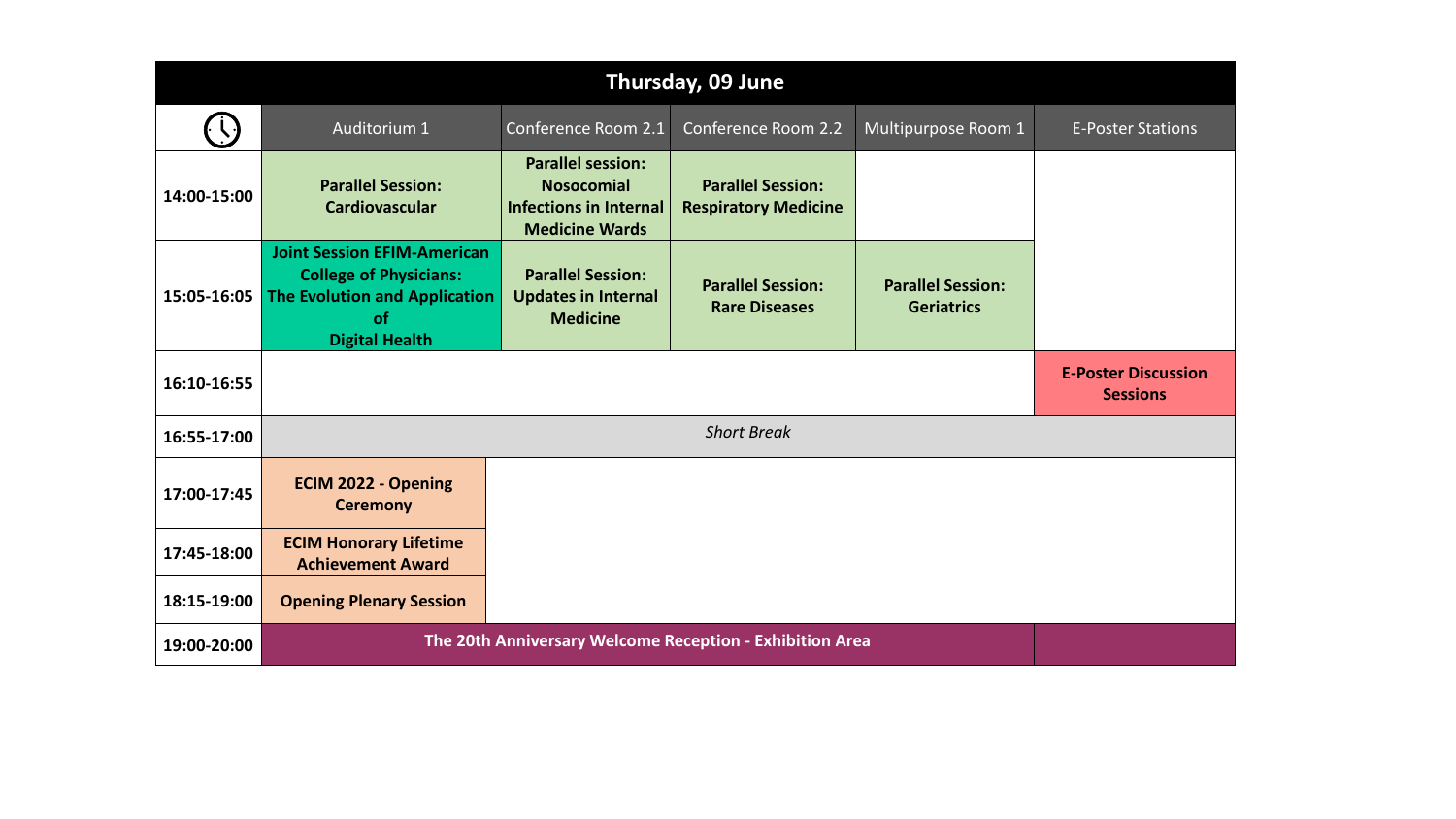|                 |                                                                                                                       |                                                                                                                         | Friday, 10 June                                                                                                    |                                                                                                                        |                                  |
|-----------------|-----------------------------------------------------------------------------------------------------------------------|-------------------------------------------------------------------------------------------------------------------------|--------------------------------------------------------------------------------------------------------------------|------------------------------------------------------------------------------------------------------------------------|----------------------------------|
| $\odot$         | Auditorium 1                                                                                                          | Conference Room 2.1                                                                                                     | <b>Conference Room 2.2</b>                                                                                         | Multipurpose Room 2                                                                                                    | <b>E-Poster Stations</b>         |
| 08:30-09:25     | <b>Abstracts Presentations 01:</b><br>Cardiovascular                                                                  | <b>Abstracts Presentations 02:</b><br><b>COVID-19</b>                                                                   | <b>Abstracts Presentations 03:</b><br><b>Metabolic and Gastrointestinal Diseases</b>                               |                                                                                                                        | <b>Rapid-Fire #1-2 Sessions</b>  |
| 09:30-10:30     | <b>Plenary Session:</b><br><b>Artificial Intelligence and</b><br><b>Longevity Medicine</b>                            |                                                                                                                         |                                                                                                                    |                                                                                                                        |                                  |
| 10:40-11:40     | <b>Joint Session EFIM-Society of</b><br><b>Hospital Medicine:</b><br><b>Hospitalism in Europe: Time</b><br>for Action | <b>Parallel Session:</b><br>The Second Victim Phenomenon in<br><b>Europe</b>                                            | <b>Parallel Session:</b><br><b>Obesity</b>                                                                         |                                                                                                                        | <b>Rapid-Fire #3-4 Sessions</b>  |
| 11:40-12:00     |                                                                                                                       |                                                                                                                         | Coffee Break - Exhibition and E-Poster Area                                                                        |                                                                                                                        |                                  |
| 12:00-13:00     | <b>Plenary Session:</b><br><b>COVID-19 - What Have We</b><br>Learned?                                                 |                                                                                                                         |                                                                                                                    |                                                                                                                        |                                  |
| 13:05-13:35     | <b>Controversies Debates:</b><br><b>Sub-Clinical Hypothyrodisen</b>                                                   | <b>Controversies Debates:</b><br><b>How Low Should Blood Pressure be</b><br><b>Controlled in Hospitalised Patients?</b> | <b>Controversies Debates: Anticoagulation in</b><br><b>Cancer - Initial Treatment: LMWH &amp; VKAs or</b><br>DOAC? | <b>Controversies Debates:</b><br><b>Aspirin as a Primary</b><br>Intervention - Yes or no?                              | <b>Rapid-Fire #5-6 Sessions</b>  |
| 13:35-14:50     | <b>Lunch Break</b>                                                                                                    | $13:50 - 14:50$<br><b>INDUSTRY SYMPOSIUM 1</b><br>NOT INCLUDED IN THE MAIN EVENT CME/CPD<br><b>CREDIT</b>               | <b>Lunch Break</b>                                                                                                 |                                                                                                                        |                                  |
| 14:50-15:50     | <b>Joint Session EFIM-European</b><br><b>Stroke Organisation</b>                                                      | <b>Parallel Session:</b><br><b>Palliative Care</b>                                                                      | <b>Joint Session: EFIM-FDIME</b>                                                                                   | <b>Parallel Session:</b><br>No-One Has Ever Become Poor<br>by Giving. Is The Same True in<br><b>Internal Medicine?</b> | <b>Rapid-Fire #7-8 Sessions</b>  |
| 16:00-16:40     | <b>Plenary Session:</b><br><b>Best EJIM Original Papers of</b><br><b>The Last Year</b>                                |                                                                                                                         |                                                                                                                    |                                                                                                                        | <b>Rapid-Fire #9-10 Sessions</b> |
| 16:40-16:45     |                                                                                                                       |                                                                                                                         | <b>Short Break</b>                                                                                                 |                                                                                                                        |                                  |
| 16:45-17:45     | <b>INDUSTRY SYMPOSIUM 2</b><br>NOT INCLUDED IN THE MAIN EVENT<br>CME/CPD CREDIT                                       |                                                                                                                         |                                                                                                                    |                                                                                                                        |                                  |
| $17:55 - 18:55$ | <b>INDUSTRY SYMPOSIUM 3</b><br>NOT INCLUDED IN THE MAIN EVENT<br>CME/CPD CREDIT                                       |                                                                                                                         |                                                                                                                    |                                                                                                                        |                                  |
| 19:10-19:50     | <b>Early Career - "Joy in Internal</b><br><b>Medicine" Award Session</b>                                              |                                                                                                                         |                                                                                                                    |                                                                                                                        |                                  |